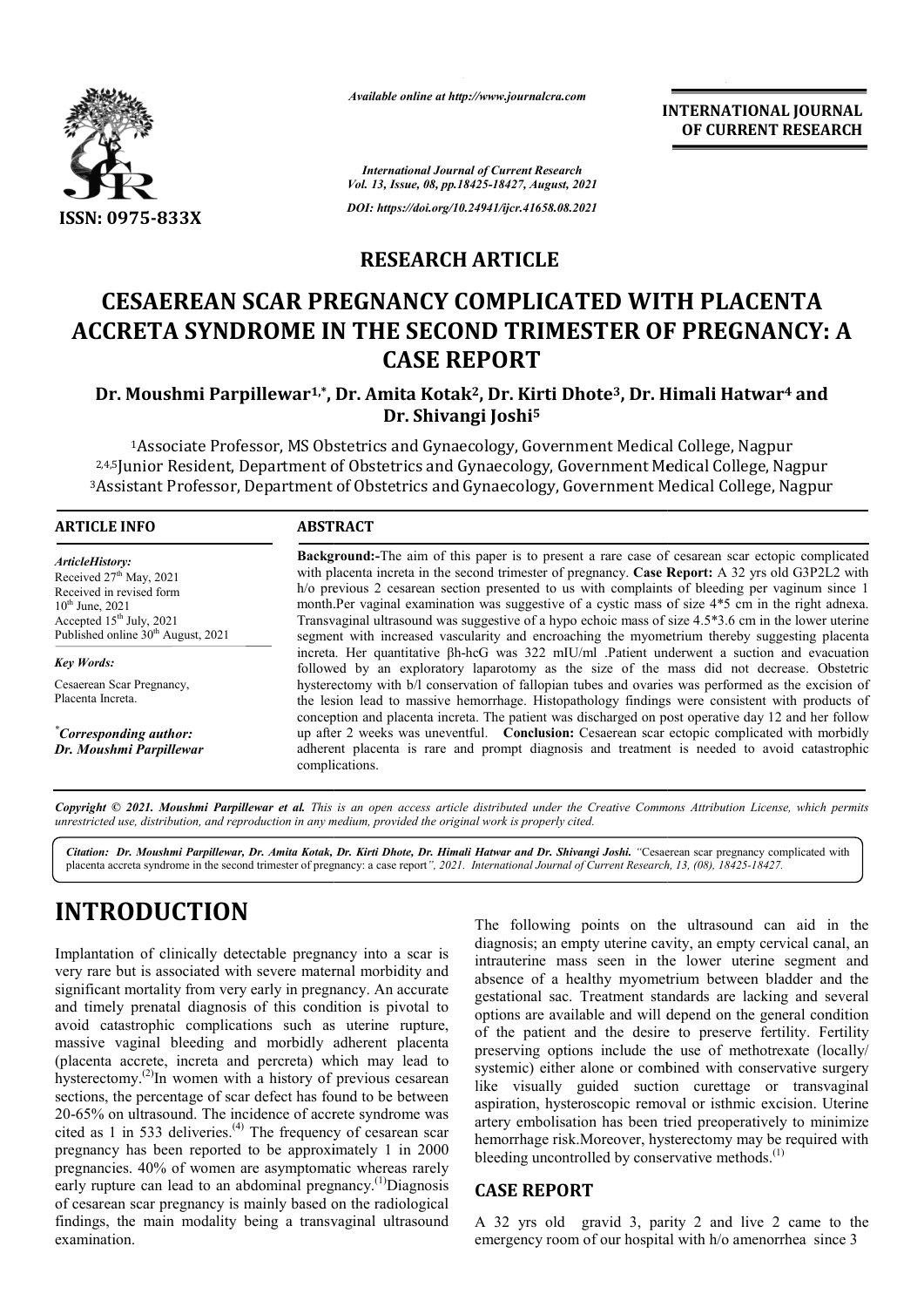

**Figure 1. Caeserean scar pregnancy complicated with placenta increta**



**Figure 2. Gross specimen of uterus with cervix and the scar ectopic**

months (14 weeks 2 days) followed by bleeding per vaginum since 1 month. The patient had a history of 2 prior cesarean sections and were uneventful in the post operative period. Patient had no significant medical history. On admission, the patient was pale and had a pulse rate of 120 bpm with blood pressure and oxygen saturation within normal limits. On systemic examination, her abdomen was soft, uterus was 12 weeks size. On per speculum examination, os was closed, cervix was deviated to the left, bleeding present. On per vaginal examination, mass of size 4\*5 cms was felt in the right adnexa, firm in consistency, cervix was deviated to the left. Her complete blood count showed hemoglobin of 9 gm%. Other biochemical tests including liver function and kidney function tests were within normal limits. Quantitative β hCG was 322 mIU/ml. A transvaginal ultrasound was performed demonstrating a 4.5\*3.6 cm hypo echoic lesion with cystic areas seen in the anterior uterine wall more in the lower uterine segment suggestive of retained products of conception. The lesion appeared to encroach the myometrium with increased vascularity on colour Doppler thereby suggesting placenta acrreta.

Decision of performing suction and evacuation along with exploratory laparotomy was taken and an informed consent regarding the same was obtained. General surgeon was available for backup if needed for any degree of bladder invasion. A complete preanaesthetic workup and availability of cross matched blood products was made.

Procedure started with suction evacuation where around 40-50 cc of retained products of conception was suctioned out. As the size of the mass did not decrease, decision of proceeding through the abdominal incision was made. Adhesions were present between the anterior wall of uterus and the bladder which were separated by sharp dissection. There was evidence of scar ectopic of size 4\*5 cms with evidence of increta seen at the previous scar site. Attempt to excise this lesion was made but due to massive hemorrhage, decision of obstetrics hysterectomy was taken. The patient was transfused with adequate blood and blood products and was observed in the surgical ICU for 2 days. Histopathology report was suggestive of products of conception with evidence of placenta increta. Patient was transferred to general ward and was discharged on post operative day 14 and was asked to follow up after 1 week.

## **DISCUSSION**

Human implantation relies on the interaction between the blastocyst trophoectoderm and the cells of decidualised endometrium  $^{(9)}$ . The decidual defect following a uterine scar may have an adverse effect on early implantation by creating condition for preferential attachment of the blastocyst to scar tissue and facilitating abnormally deep invasion of the extra villous trophoblast.The incidence of scar ectopic is small owing to the fact that the cesarean scar is limited to a very small surface with little impact on the rest of the endometrial lining the uterine cavity thus allowing for a normal implantation. The uterine circulation in women with a previous uterine cesarean section has increased resistance in the uterine artery and decreased blood flow as compared to women with a previous vaginal delivery<sup>(3)</sup>. This suggests a possible relationship between the presence of a poorly vascularised area with a secondary impact on placental implantation. The rise in frequency of placenta accreta corresponds temporally to rise in cesarean section rates. Placenta increta and percreta are rare representing 20% of the cases of placenta accreta.

The failure of placenta to separate normally from the uterus during surgery is typically accompanied by severe postpartum hemorrhage. Thus antenatal screening of placenta accrete is pivotal to ensure that the surgery can be planned in a tertiary care hospital and be managed by a multidisciplinary team<sup>(2)</sup>. Transvaginal ultrasound has become the primary screening tool for evaluation of women at risk for placenta accreta. The most common and most predictive sonographic findings associated with placenta accrete is loss of myometrial interface with enlargement of underlying arcuate vasculature<sup>(7)</sup>. The addition of colour Doppler suggests chaotic intraplacental blood flow and the presence of increased blood flow in the retro placental space and aberrant vessels crossing between placental surface. The sensitivity of ultrasound with colour doppler imaging in the diagnosis of placenta accreta varies between 77% to 100% .More recently MRI has been introduced to evaluate placenta accreta. The overall sensitivity of MRI is 94.4% in the prenatal diagnosis of invasive placentation.MRI can add information in cased of placenta percreta but the cost and limited access makes it impractical for screening for placenta accrete in routine clinical practice. To day, there is no unique approach of management and treatment of cesarean scar pregnancy combine with morbidly adherent placenta. The most therapeutic management in such cases is hysterectomy. In a case report published by Sharrone Holtzman *et al*., 2020, patient underwent a total laparoscopic